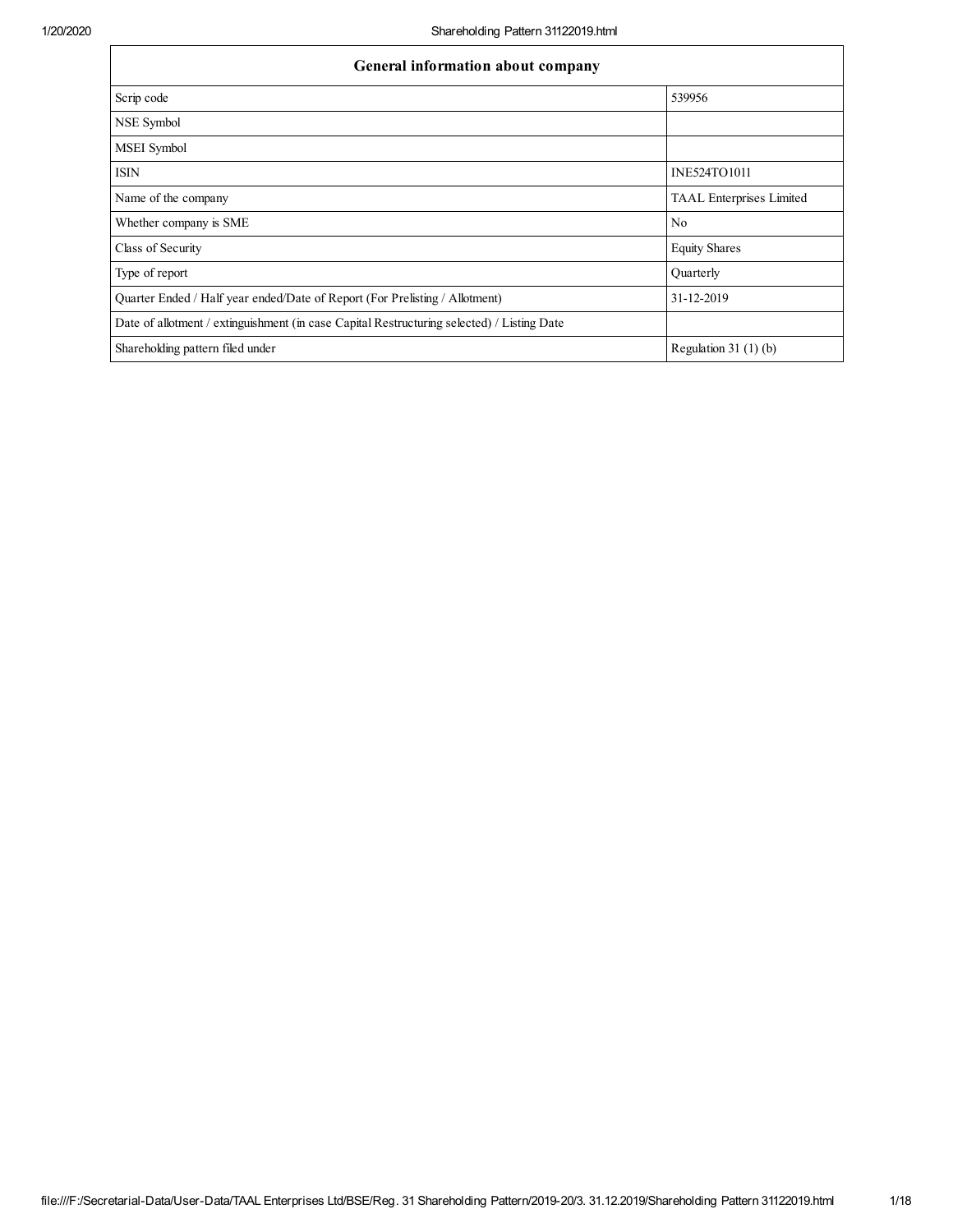|                       | <b>Declaration</b>                                                                        |                |                                |                       |                             |  |  |
|-----------------------|-------------------------------------------------------------------------------------------|----------------|--------------------------------|-----------------------|-----------------------------|--|--|
| Sr.<br>N <sub>0</sub> | Particular                                                                                | Yes/No         | Promoter and<br>Promoter Group | Public<br>shareholder | Non Promoter-<br>Non Public |  |  |
|                       | Whether the Listed Entity has issued any partly paid up shares?                           | N <sub>0</sub> | N <sub>0</sub>                 | N <sub>0</sub>        | No                          |  |  |
| 2                     | Whether the Listed Entity has issued any Convertible Securities?                          | N <sub>0</sub> | N <sub>0</sub>                 | N <sub>0</sub>        | N <sub>0</sub>              |  |  |
| 3                     | Whether the Listed Entity has issued any Warrants?                                        | N <sub>0</sub> | N <sub>0</sub>                 | N <sub>0</sub>        | N <sub>0</sub>              |  |  |
| 4                     | Whether the Listed Entity has any shares against which<br>depository receipts are issued? | No             | N <sub>0</sub>                 | N <sub>0</sub>        | N <sub>0</sub>              |  |  |
| 5                     | Whether the Listed Entity has any shares in locked-in?                                    | N <sub>0</sub> | N <sub>0</sub>                 | N <sub>0</sub>        | N <sub>0</sub>              |  |  |
| 6                     | Whether any shares held by promoters are pledge or otherwise<br>encumbered?               | No             | N <sub>0</sub>                 |                       |                             |  |  |
|                       | Whether company has equity shares with differential voting<br>rights?                     | N <sub>0</sub> | No                             | N <sub>0</sub>        | N <sub>0</sub>              |  |  |
| 8                     | Whether the listed entity has any significant beneficial owner?                           | Yes            |                                |                       |                             |  |  |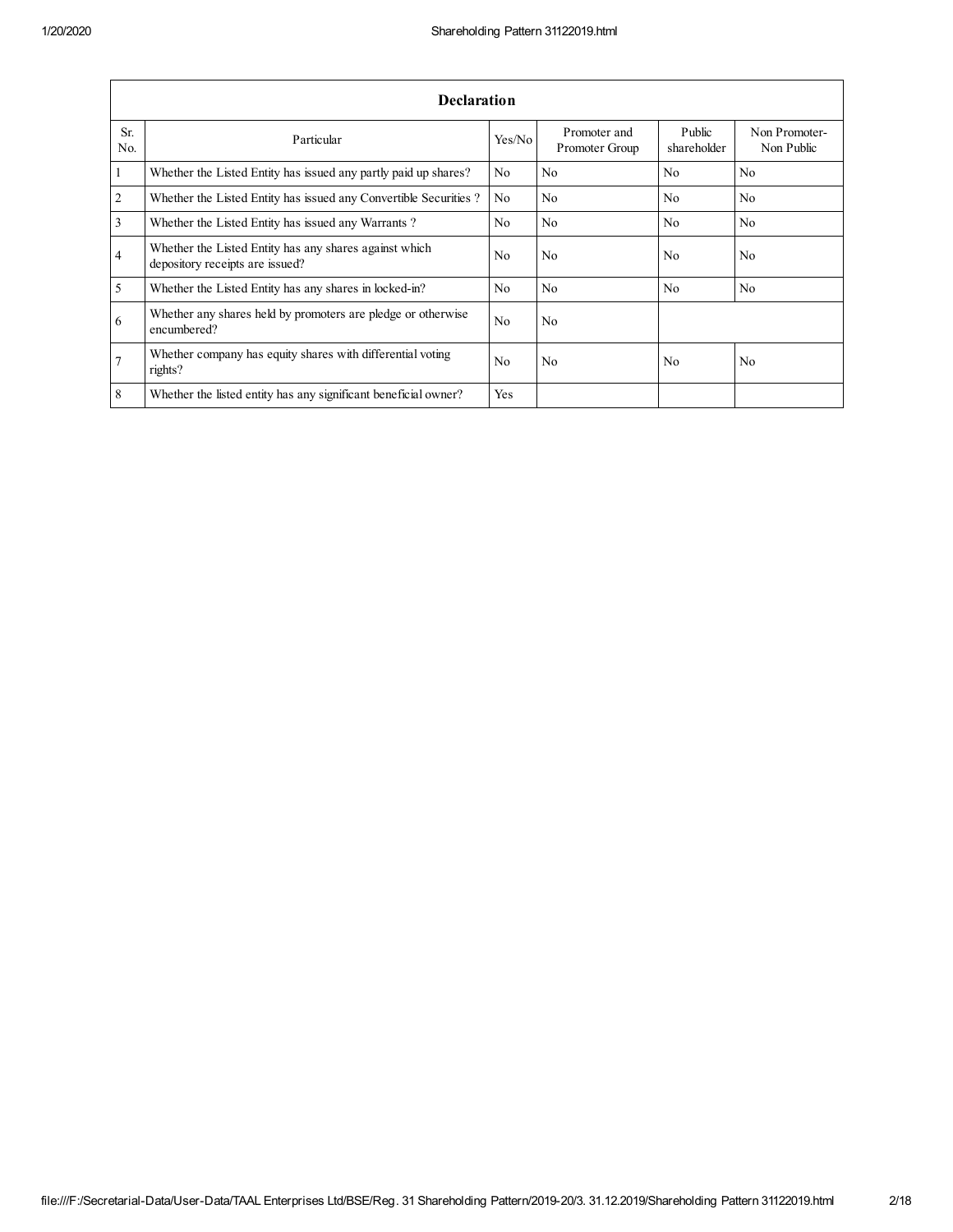Г

|                 | Table I - Summary Statement holding of specified securities |                              |                    |                   |                              |                                        |                                                                  |               |       |                           |          |
|-----------------|-------------------------------------------------------------|------------------------------|--------------------|-------------------|------------------------------|----------------------------------------|------------------------------------------------------------------|---------------|-------|---------------------------|----------|
| Category        | Nos. Of                                                     | No. of<br>fully paid         | No. Of<br>Partly   | No. Of<br>shares  | Total nos.<br>shares         | Shareholding as a %<br>of total no. of | Number of Voting Rights held in each<br>class of securities (IX) |               |       |                           |          |
| Category<br>(I) | of<br>shareholder                                           | shareholders                 | up equity          | paid-up<br>equity | underlying<br>Depository     | held (VII)                             | shares (calculated<br>as per SCRR, 1957)                         |               |       | No of Voting (XIV) Rights | Total as |
| (II)            | (III)                                                       | shares<br>$\text{held (IV)}$ | shares<br>held (V) | Receipts<br>(VI)  | $= (IV) +$<br>$(V)$ + $(VI)$ | (VIII) As a % of<br>$(A+B+C2)$         | Class<br>eg: $X$                                                 | Class<br>eg:y | Total | $a\%$ of<br>$(A+B+C)$     |          |
| (A)             | Promoter<br>&<br>Promoter<br>Group                          | 6                            | 1592450            |                   |                              | 1592450                                | 51.1                                                             | 1592450       |       | 1592450 51.1              |          |
| (B)             | Public                                                      | 12388                        | 1523892            |                   |                              | 1523892                                | 48.9                                                             | 1523892       |       | 1523892                   | 48.9     |
| (C)             | Non<br>Promoter-<br>Non Public                              |                              |                    |                   |                              |                                        |                                                                  |               |       |                           |          |
| (C1)            | <b>Shares</b><br>underlying<br>DRs                          |                              |                    |                   |                              |                                        |                                                                  |               |       |                           |          |
| (C2)            | Shares held<br>by<br>Employee<br>Trusts                     |                              |                    |                   |                              |                                        |                                                                  |               |       |                           |          |
|                 | Total                                                       | 12394                        | 3116342            |                   |                              | 3116342                                | 100                                                              | 3116342       |       | 3116342                   | 100      |

| Table I - Summary Statement holding of specified securities |  |
|-------------------------------------------------------------|--|
|-------------------------------------------------------------|--|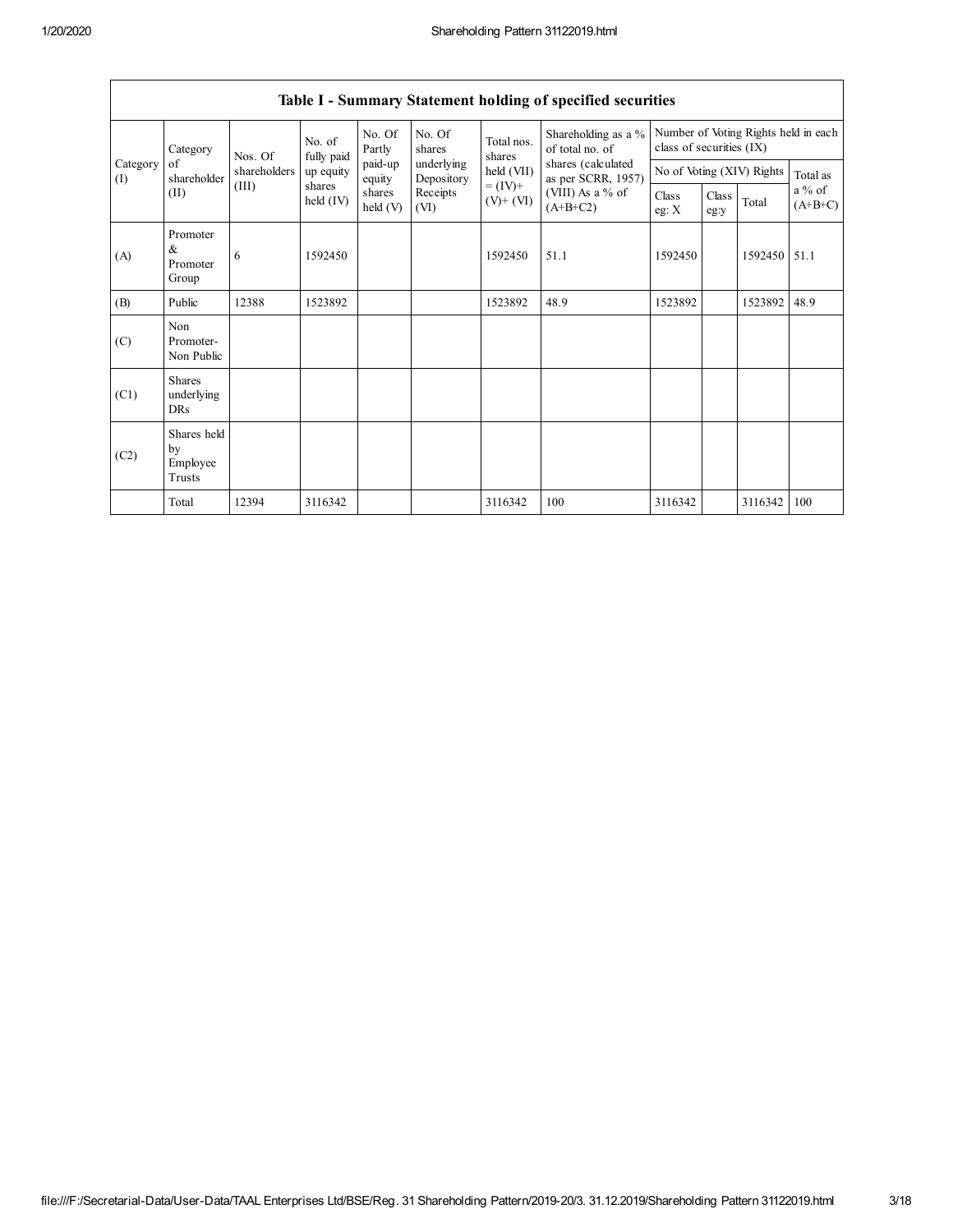|                            | Table I - Summary Statement holding of specified securities                                                      |                                           |                                                                                              |                                                                                 |                                                         |                       |                                                                               |                                |                                       |         |
|----------------------------|------------------------------------------------------------------------------------------------------------------|-------------------------------------------|----------------------------------------------------------------------------------------------|---------------------------------------------------------------------------------|---------------------------------------------------------|-----------------------|-------------------------------------------------------------------------------|--------------------------------|---------------------------------------|---------|
| Category<br>of<br>Category | No. Of<br><b>Shares</b><br>Underlying                                                                            | No. of<br><b>Shares</b><br>Underlying     | No. Of Shares<br>Underlying<br>Outstanding<br>convertible                                    | Shareholding, as a %<br>assuming full conversion<br>of convertible securities ( | Number of<br>Locked in<br>shares (XII)                  |                       | Number of<br><b>Shares</b><br>pledged or<br>otherwise<br>encumbered<br>(XIII) |                                | Number of<br>equity shares<br>held in |         |
| (I)                        | Outstanding<br>shareholder<br>Outstanding<br>convertible<br>Warrants<br>(II)<br>securities<br>(Xi)<br>(X)<br>(a) | securities and<br>No. Of<br>Warrants (Xi) | as a percentage of diluted<br>share capital) $(XI)$ =<br>$(VII)+(X)$ As a % of<br>$(A+B+C2)$ | N <sub>0</sub><br>(a)                                                           | As a<br>$%$ of<br>total<br><b>Shares</b><br>held<br>(b) | N <sub>0</sub><br>(a) | As a<br>$%$ of<br>total<br>Shares<br>held<br>(b)                              | dematerialized<br>form $(XIV)$ |                                       |         |
| (A)                        | Promoter<br>&<br>Promoter<br>Group                                                                               |                                           |                                                                                              |                                                                                 | 51.1                                                    |                       |                                                                               |                                |                                       | 1592450 |
| (B)                        | Public                                                                                                           |                                           |                                                                                              |                                                                                 | 48.9                                                    |                       |                                                                               |                                |                                       | 1418083 |
| (C)                        | Non<br>Promoter-<br>Non Public                                                                                   |                                           |                                                                                              |                                                                                 |                                                         |                       |                                                                               |                                |                                       |         |
| (C1)                       | <b>Shares</b><br>underlying<br><b>DRs</b>                                                                        |                                           |                                                                                              |                                                                                 |                                                         |                       |                                                                               |                                |                                       |         |
| (C2)                       | Shares held<br>by<br>Employee<br><b>Trusts</b>                                                                   |                                           |                                                                                              |                                                                                 |                                                         |                       |                                                                               |                                |                                       |         |
|                            | Total                                                                                                            |                                           |                                                                                              |                                                                                 | 100                                                     |                       |                                                                               |                                |                                       | 3010533 |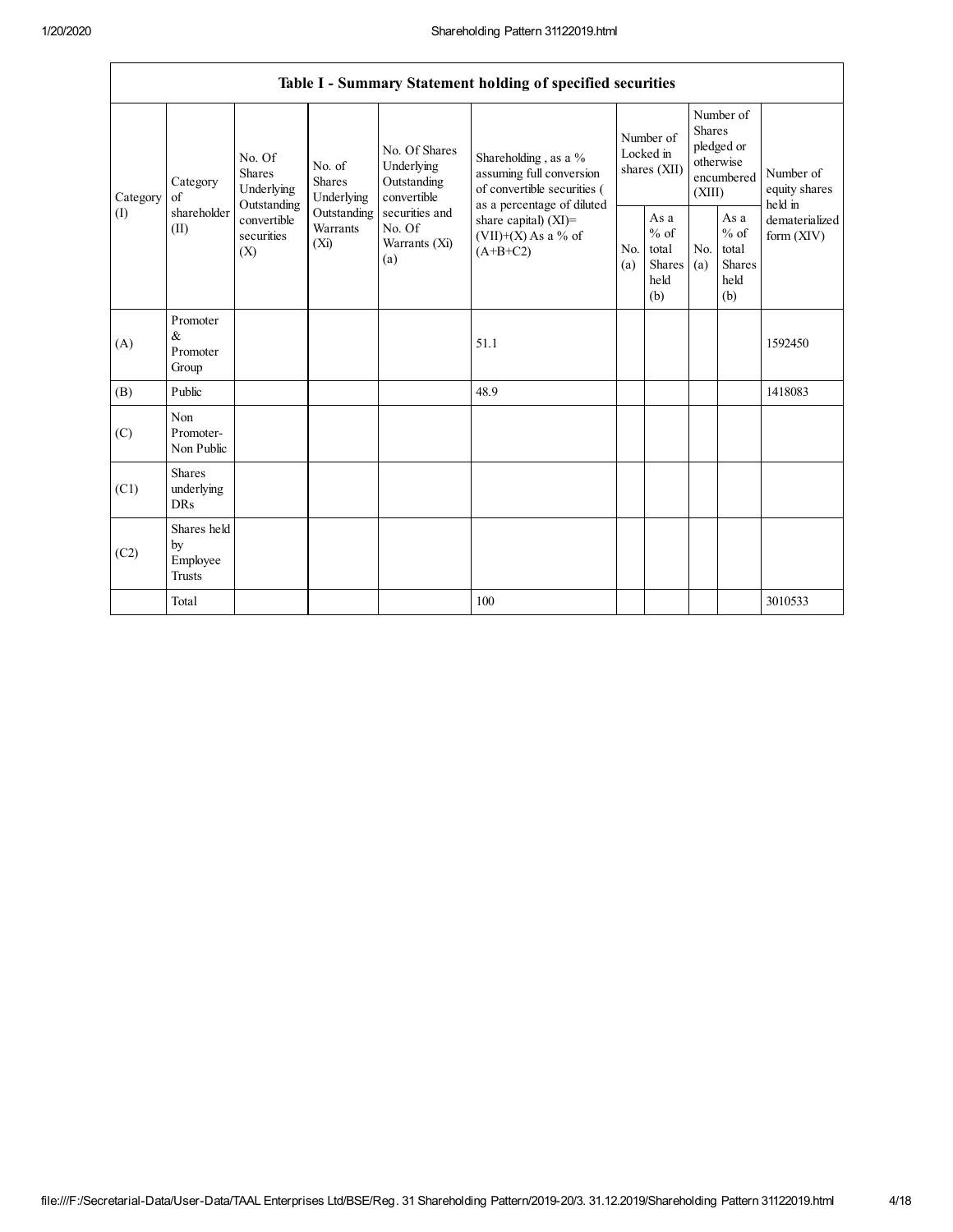$\Gamma$ 

|                                                                                             |                                                                                                                     |                                                                              | No. of                     | No. Of<br>Partly      | No. Of                             | Total<br>nos.               | Shareholding as<br>a % of total no.                                                   |                           |               | Number of Voting Rights held in<br>each class of securities (IX) |                                     |
|---------------------------------------------------------------------------------------------|---------------------------------------------------------------------------------------------------------------------|------------------------------------------------------------------------------|----------------------------|-----------------------|------------------------------------|-----------------------------|---------------------------------------------------------------------------------------|---------------------------|---------------|------------------------------------------------------------------|-------------------------------------|
| of the<br>Sr.                                                                               | Category & Name                                                                                                     | Nos. Of<br>shareholders                                                      | fully<br>paid up<br>equity | paid-<br>up<br>equity | shares<br>underlying<br>Depository | shares<br>held<br>$(VII) =$ | of shares<br>(calculated as<br>per SCRR,<br>1957) (VIII) As<br>$a\%$ of<br>$(A+B+C2)$ | No of Voting (XIV) Rights |               |                                                                  | Total<br>as a                       |
|                                                                                             | Shareholders (I)                                                                                                    | (III)                                                                        | shares<br>held<br>(IV)     | shares<br>held<br>(V) | Receipts<br>(VI)                   | $(IV)+$<br>$(V)+$<br>(VI)   |                                                                                       | Class<br>eg: $X$          | Class<br>eg:y | Total                                                            | $%$ of<br>Total<br>Voting<br>rights |
| $\boldsymbol{\rm{A}}$                                                                       | Table II - Statement showing shareholding pattern of the Promoter and Promoter Group                                |                                                                              |                            |                       |                                    |                             |                                                                                       |                           |               |                                                                  |                                     |
| (1)                                                                                         | Indian                                                                                                              |                                                                              |                            |                       |                                    |                             |                                                                                       |                           |               |                                                                  |                                     |
| (a)                                                                                         | Individuals/Hindu<br>undivided Family                                                                               | 3                                                                            | 4862                       |                       |                                    | 4862                        | 0.16                                                                                  | 4862                      |               | 4862                                                             | 0.16                                |
| (d)                                                                                         | Any Other<br>(specify)                                                                                              | 3                                                                            | 1587588                    |                       |                                    | 1587588                     | 50.94                                                                                 | 1587588                   |               | 1587588                                                          | 50.94                               |
| Sub-Total (A)<br>(1)                                                                        |                                                                                                                     | 6                                                                            | 1592450                    |                       |                                    | 1592450                     | 51.1                                                                                  | 1592450                   |               | 1592450 51.1                                                     |                                     |
| (2)                                                                                         | Foreign                                                                                                             |                                                                              |                            |                       |                                    |                             |                                                                                       |                           |               |                                                                  |                                     |
| Total<br>Shareholding<br>of Promoter<br>and Promoter<br>Group $(A)=$<br>$(A)(1)+(A)$<br>(2) |                                                                                                                     | 6                                                                            | 1592450                    |                       |                                    | 1592450                     | 51.1                                                                                  | 1592450                   |               | 1592450 51.1                                                     |                                     |
| $\, {\bf B}$                                                                                |                                                                                                                     | Table III - Statement showing shareholding pattern of the Public shareholder |                            |                       |                                    |                             |                                                                                       |                           |               |                                                                  |                                     |
| (1)                                                                                         | Institutions                                                                                                        |                                                                              |                            |                       |                                    |                             |                                                                                       |                           |               |                                                                  |                                     |
| (f)                                                                                         | Financial<br>Institutions/Banks                                                                                     | $\boldsymbol{2}$                                                             | 37                         |                       |                                    | 37                          | $\boldsymbol{0}$                                                                      | 37                        |               | 37                                                               | $\boldsymbol{0}$                    |
| (i)                                                                                         | Any Other<br>(specify)                                                                                              | 1                                                                            | 12                         |                       |                                    | 12                          | $\boldsymbol{0}$                                                                      | 12                        |               | 12                                                               | $\mathbf{0}$                        |
| Sub-Total (B)<br>(1)                                                                        |                                                                                                                     | 3                                                                            | 49                         |                       |                                    | 49                          | $\boldsymbol{0}$                                                                      | 49                        |               | 49                                                               | $\mathbf{0}$                        |
| (3)                                                                                         | Non-institutions                                                                                                    |                                                                              |                            |                       |                                    |                             |                                                                                       |                           |               |                                                                  |                                     |
| (a(i))                                                                                      | Individuals -<br>i.Individual<br>shareholders<br>holding nominal<br>share capital up to<br>Rs. 2 lakhs.             | 11962                                                                        | 893877                     |                       |                                    | 893877                      | 28.68                                                                                 | 893877                    |               | 893877                                                           | 28.68                               |
| (a(ii))                                                                                     | Individuals - ii.<br>Individual<br>shareholders<br>holding nominal<br>share capital in<br>excess of Rs. 2<br>lakhs. | 5                                                                            | 308186                     |                       |                                    | 308186                      | 9.89                                                                                  | 308186                    |               | 308186                                                           | 9.89                                |
| (e)                                                                                         | Any Other<br>(specify)                                                                                              | 418                                                                          | 321780                     |                       |                                    | 321780                      | 10.33                                                                                 | 321780                    |               | 321780                                                           | 10.33                               |
| Sub-Total (B)<br>(3)                                                                        |                                                                                                                     | 12385                                                                        | 1523843                    |                       |                                    | 1523843                     | 48.9                                                                                  | 1523843                   |               | 1523843                                                          | 48.9                                |
| <b>Total Public</b><br>Shareholding<br>$(B)=(B)(1)+$<br>$(B)(2)+(B)(3)$                     |                                                                                                                     | 12388                                                                        | 1523892                    |                       |                                    | 1523892                     | 48.9                                                                                  | 1523892                   |               | 1523892 48.9                                                     |                                     |
| $\mathbf C$                                                                                 | Table IV - Statement showing shareholding pattern of the Non Promoter- Non Public shareholder                       |                                                                              |                            |                       |                                    |                             |                                                                                       |                           |               |                                                                  |                                     |
| Total (<br>$A+B+C2$ )                                                                       |                                                                                                                     | 12394                                                                        | 3116342                    |                       |                                    | 3116342                     | 100                                                                                   | 3116342                   |               | 3116342                                                          | 100                                 |
| Total (A+B+C)                                                                               |                                                                                                                     | 12394                                                                        | 3116342                    |                       |                                    | 3116342                     | 100                                                                                   | 3116342                   |               | 3116342 100                                                      |                                     |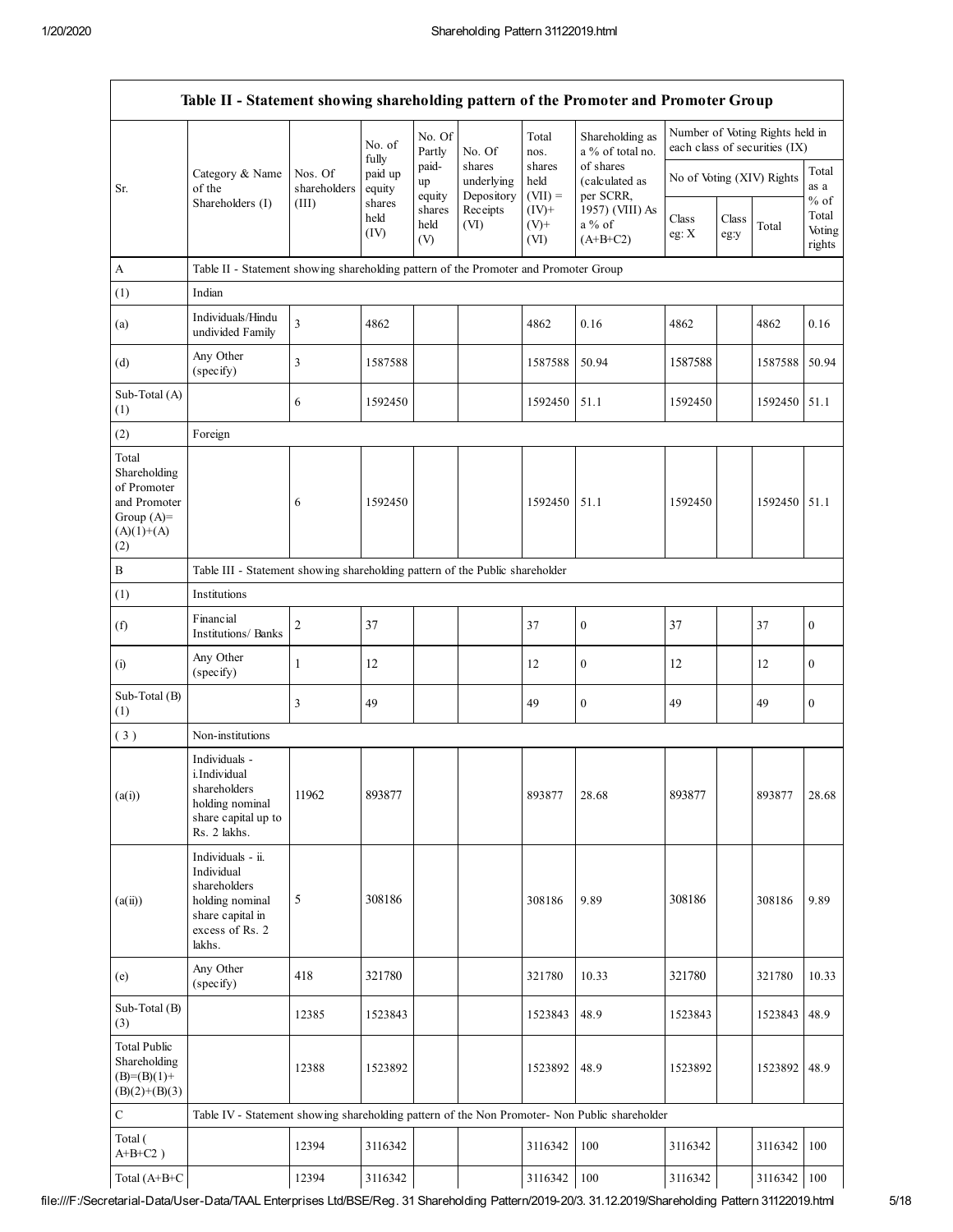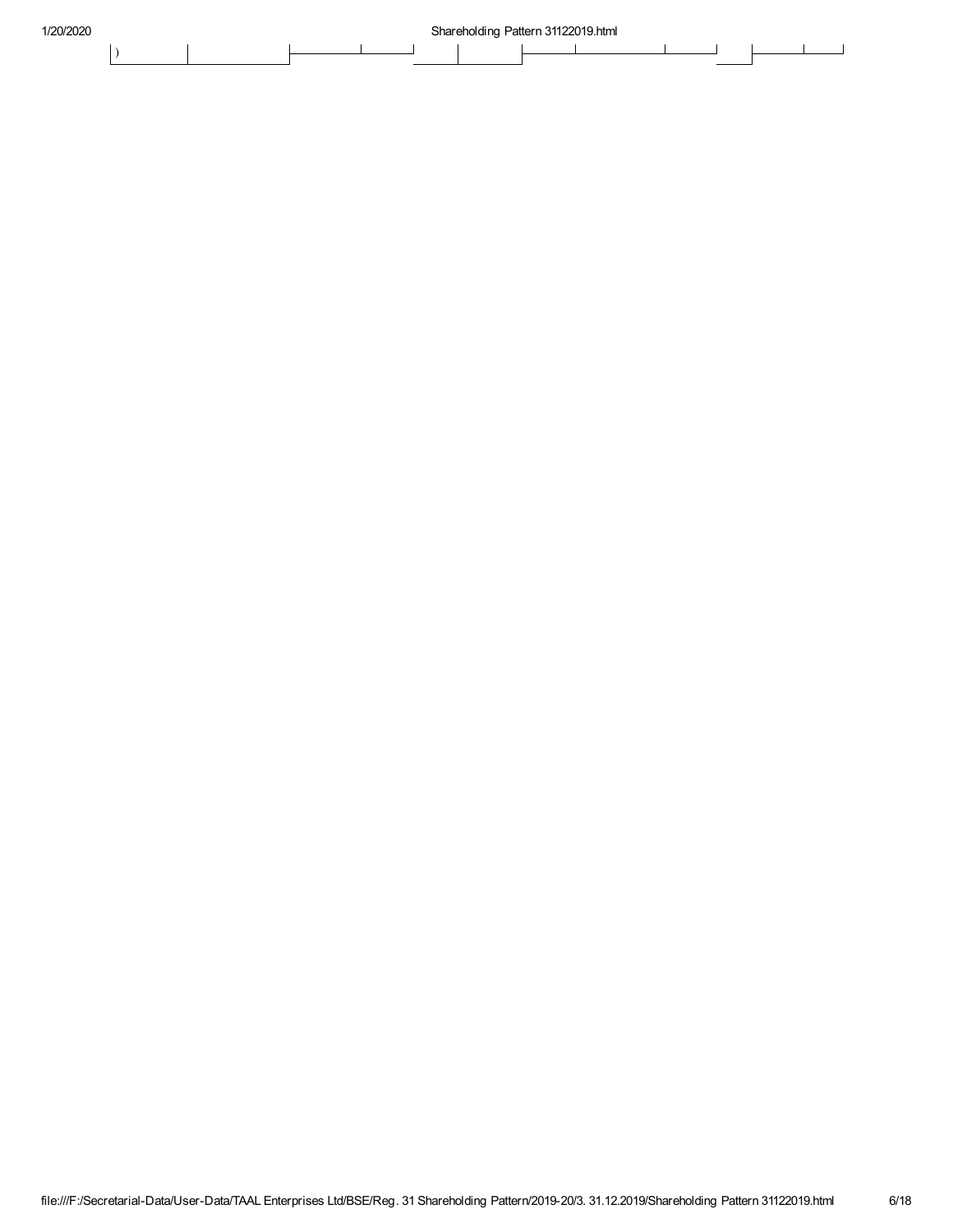| Table II - Statement showing shareholding pattern of the Promoter and Promoter Group    |                                                                                                                                                                                  |                                                           |                                                                                                                    |                                                                                               |  |                                                                               |            |                                                  |                              |
|-----------------------------------------------------------------------------------------|----------------------------------------------------------------------------------------------------------------------------------------------------------------------------------|-----------------------------------------------------------|--------------------------------------------------------------------------------------------------------------------|-----------------------------------------------------------------------------------------------|--|-------------------------------------------------------------------------------|------------|--------------------------------------------------|------------------------------|
| Sr.                                                                                     | No. Of<br>No. of<br><b>Shares</b><br><b>Shares</b><br>Underlying<br>Underlying<br>Outstanding<br>Outstanding<br>Warrants<br>convertible<br>securities $(X)$<br>(X <sub>i</sub> ) | No. Of Shares<br>Underlying<br>Outstanding<br>convertible | Shareholding, as a %<br>assuming full conversion of<br>convertible securities (as a<br>percentage of diluted share | Number of<br>Locked in<br>shares (XII)                                                        |  | Number of<br><b>Shares</b><br>pledged or<br>otherwise<br>encumbered<br>(XIII) |            | Number of<br>equity shares<br>held in            |                              |
|                                                                                         |                                                                                                                                                                                  |                                                           | securities and No.<br>Of Warrants (Xi)<br>(a)                                                                      | capital) $(XI) = (VII)+(X) As a$<br>% of $(A+B+C2)$                                           |  | As $\mathbf{a}$<br>$%$ of<br>total<br>Shares<br>held<br>(b)                   | No.<br>(a) | As a<br>$%$ of<br>total<br>Shares<br>held<br>(b) | dematerialized<br>form (XIV) |
| $\mathbf{A}$                                                                            |                                                                                                                                                                                  |                                                           |                                                                                                                    | Table II - Statement showing shareholding pattern of the Promoter and Promoter Group          |  |                                                                               |            |                                                  |                              |
| (1)                                                                                     | Indian                                                                                                                                                                           |                                                           |                                                                                                                    |                                                                                               |  |                                                                               |            |                                                  |                              |
| (a)                                                                                     |                                                                                                                                                                                  |                                                           |                                                                                                                    | 0.16                                                                                          |  |                                                                               |            |                                                  | 4862                         |
| (d)                                                                                     |                                                                                                                                                                                  |                                                           |                                                                                                                    | 50.94                                                                                         |  |                                                                               |            |                                                  | 1587588                      |
| Sub-Total (A)<br>(1)                                                                    |                                                                                                                                                                                  |                                                           |                                                                                                                    | 51.1                                                                                          |  |                                                                               |            |                                                  | 1592450                      |
| (2)                                                                                     | Foreign                                                                                                                                                                          |                                                           |                                                                                                                    |                                                                                               |  |                                                                               |            |                                                  |                              |
| Total<br>Shareholding<br>of Promoter<br>and Promoter<br>Group $(A)=$<br>$(A)(1)+(A)(2)$ |                                                                                                                                                                                  |                                                           |                                                                                                                    | 51.1                                                                                          |  |                                                                               |            |                                                  | 1592450                      |
| $\, {\bf B}$                                                                            |                                                                                                                                                                                  |                                                           |                                                                                                                    | Table III - Statement showing shareholding pattern of the Public shareholder                  |  |                                                                               |            |                                                  |                              |
| (1)                                                                                     | Institutions                                                                                                                                                                     |                                                           |                                                                                                                    |                                                                                               |  |                                                                               |            |                                                  |                              |
| (f)                                                                                     |                                                                                                                                                                                  |                                                           |                                                                                                                    | $\boldsymbol{0}$                                                                              |  |                                                                               |            |                                                  | $\boldsymbol{0}$             |
| (i)                                                                                     |                                                                                                                                                                                  |                                                           |                                                                                                                    | $\mathbf{0}$                                                                                  |  |                                                                               |            |                                                  | $\boldsymbol{0}$             |
| Sub-Total (B)<br>(1)                                                                    |                                                                                                                                                                                  |                                                           |                                                                                                                    | $\boldsymbol{0}$                                                                              |  |                                                                               |            |                                                  | $\boldsymbol{0}$             |
| (3)                                                                                     | Non-institutions                                                                                                                                                                 |                                                           |                                                                                                                    |                                                                                               |  |                                                                               |            |                                                  |                              |
| (a(i))                                                                                  |                                                                                                                                                                                  |                                                           |                                                                                                                    | 28.68                                                                                         |  |                                                                               |            |                                                  | 800278                       |
| (a(ii))                                                                                 |                                                                                                                                                                                  |                                                           |                                                                                                                    | 9.89                                                                                          |  |                                                                               |            |                                                  | 308186                       |
| (e)                                                                                     |                                                                                                                                                                                  |                                                           |                                                                                                                    | 10.33                                                                                         |  |                                                                               |            |                                                  | 309619                       |
| Sub-Total (B)<br>(3)                                                                    |                                                                                                                                                                                  |                                                           |                                                                                                                    | 48.9                                                                                          |  |                                                                               |            |                                                  | 1418083                      |
| <b>Total Public</b><br>Shareholding<br>$(B)=(B)(1)+$<br>$(B)(2)+(B)(3)$                 |                                                                                                                                                                                  |                                                           |                                                                                                                    | 48.9                                                                                          |  |                                                                               |            |                                                  | 1418083                      |
| $\mathsf C$                                                                             |                                                                                                                                                                                  |                                                           |                                                                                                                    | Table IV - Statement showing shareholding pattern of the Non Promoter- Non Public shareholder |  |                                                                               |            |                                                  |                              |
| Total (<br>$A+B+C2$ )                                                                   |                                                                                                                                                                                  |                                                           |                                                                                                                    | 100                                                                                           |  |                                                                               |            |                                                  | 3010533                      |
| Total (A+B+C                                                                            |                                                                                                                                                                                  |                                                           |                                                                                                                    | 100                                                                                           |  |                                                                               |            |                                                  | 3010533                      |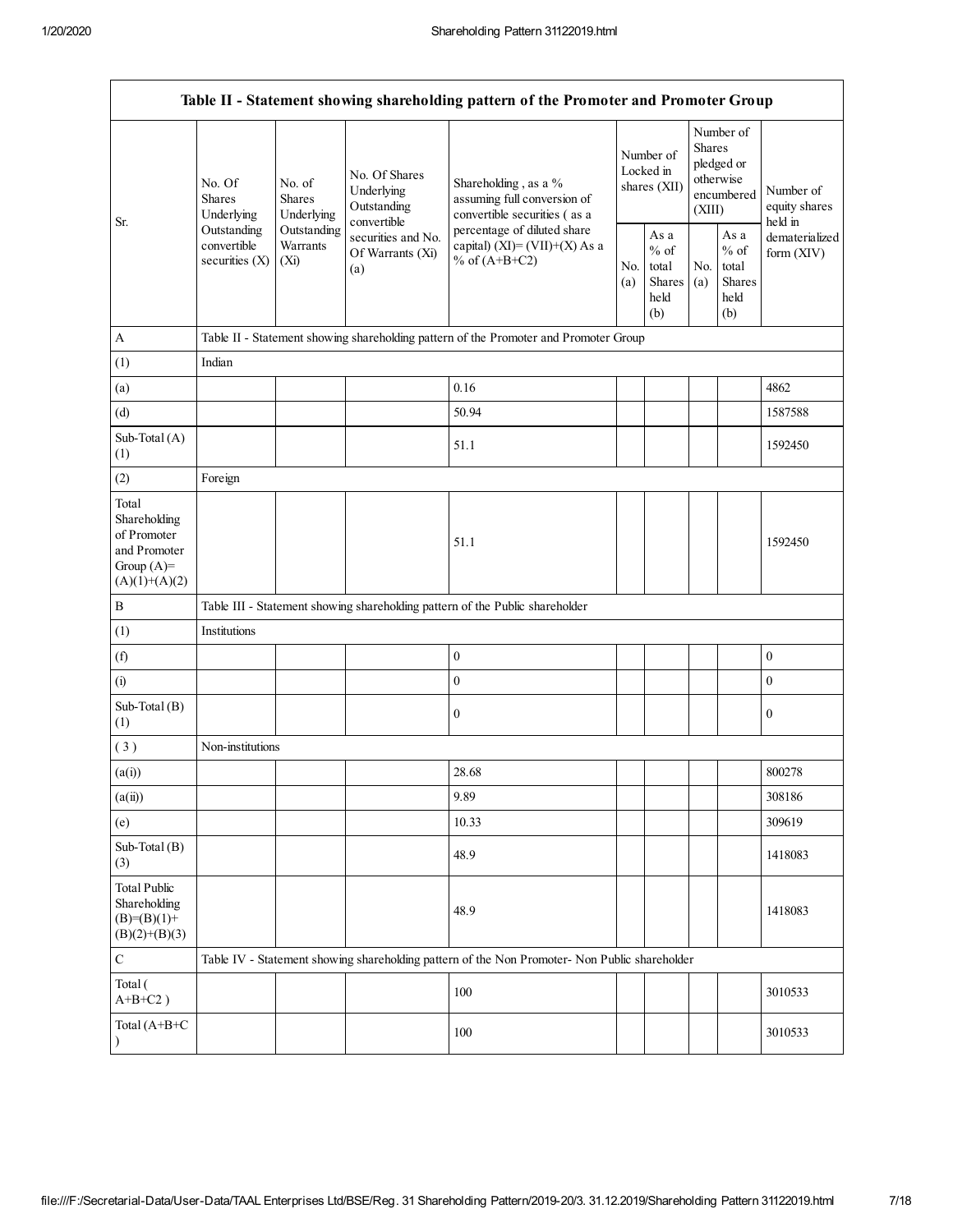| Individuals/Hindu undivided Family                                                                                                                                                          |                                                               |                     |                           |                       |  |  |  |
|---------------------------------------------------------------------------------------------------------------------------------------------------------------------------------------------|---------------------------------------------------------------|---------------------|---------------------------|-----------------------|--|--|--|
| Searial No.                                                                                                                                                                                 | $\mathbf{1}$                                                  | $\sqrt{2}$          | $\mathfrak{Z}$            |                       |  |  |  |
| Name of the<br>Shareholders (I)                                                                                                                                                             | Alka P Mehta                                                  | Salil Baldev Taneja | Baldevraj Topanram Taneja | Click here to go back |  |  |  |
| PAN (II)                                                                                                                                                                                    | AAKPM1612J                                                    | AAAPT6770G          | AAAPT6769K                | Total                 |  |  |  |
| No. of fully paid<br>up equity shares<br>held (IV)                                                                                                                                          | 3625                                                          | 1200                | 37                        | 4862                  |  |  |  |
| No. Of Partly paid-<br>up equity shares<br>held (V)                                                                                                                                         |                                                               |                     |                           |                       |  |  |  |
| No. Of shares<br>underlying<br>Depository<br>Receipts (VI)                                                                                                                                  |                                                               |                     |                           |                       |  |  |  |
| Total nos. shares<br>held $(VII) = (IV) +$<br>$(V)$ + $(VI)$                                                                                                                                | 3625                                                          | 1200                | 37                        | 4862                  |  |  |  |
| Shareholding as a<br>% of total no. of<br>shares (calculated<br>as per SCRR,<br>1957) (VIII) As a<br>% of $(A+B+C2)$                                                                        | 0.12                                                          | 0.04                | $\boldsymbol{0}$          | 0.16                  |  |  |  |
|                                                                                                                                                                                             | Number of Voting Rights held in each class of securities (IX) |                     |                           |                       |  |  |  |
| Class eg:X                                                                                                                                                                                  | 3625                                                          | 1200                | 37                        | 4862                  |  |  |  |
| Class eg:y                                                                                                                                                                                  |                                                               |                     |                           |                       |  |  |  |
| Total                                                                                                                                                                                       | 3625                                                          | 1200                | 37                        | 4862                  |  |  |  |
| Total as a % of<br>Total Voting rights                                                                                                                                                      | 0.12                                                          | 0.04                | $\boldsymbol{0}$          | 0.16                  |  |  |  |
| No. Of Shares<br>Underlying<br>Outstanding<br>convertible<br>securities $(X)$                                                                                                               |                                                               |                     |                           |                       |  |  |  |
| No. of Shares<br>Underlying<br>Outstanding<br>Warrants (Xi)                                                                                                                                 |                                                               |                     |                           |                       |  |  |  |
| No. Of Shares<br>Underlying<br>Outstanding<br>convertible<br>securities and No.<br>Of Warrants (Xi)<br>(a)                                                                                  |                                                               |                     |                           |                       |  |  |  |
| Shareholding, as a<br>% assuming full<br>conversion of<br>convertible<br>securities (as a<br>percentage of<br>diluted share<br>capital) $(XI)$ =<br>$(VII)+(Xi)(a)$ As a<br>% of $(A+B+C2)$ | 0.12                                                          | 0.04                | $\boldsymbol{0}$          | 0.16                  |  |  |  |
| Number of Locked in shares (XII)                                                                                                                                                            |                                                               |                     |                           |                       |  |  |  |
| No. $(a)$                                                                                                                                                                                   |                                                               |                     |                           |                       |  |  |  |
| As a % of total<br>Shares held (b)                                                                                                                                                          |                                                               |                     |                           |                       |  |  |  |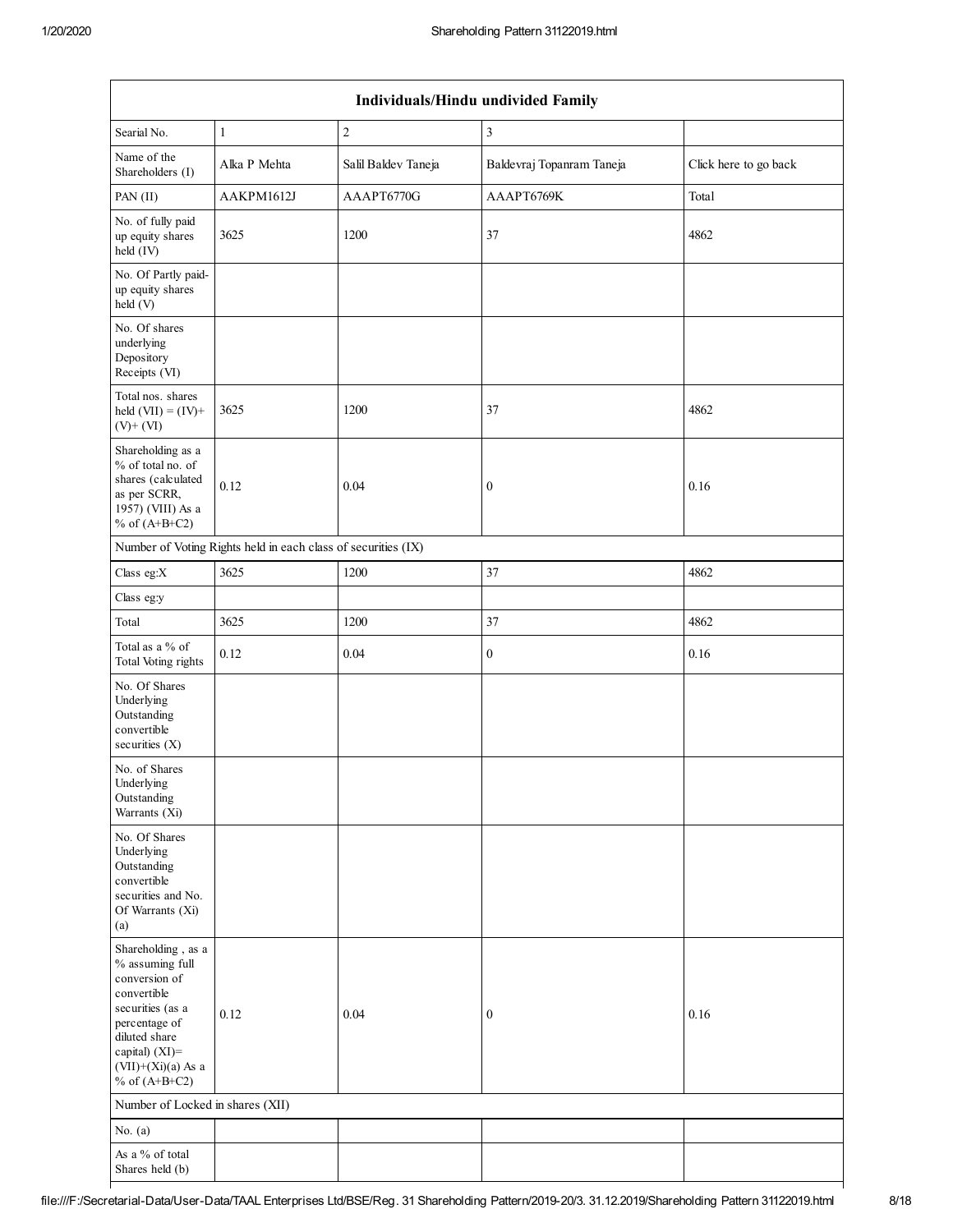Number of Shares pledged or otherwise encumbered (XIII)

| Number of Shares pledged or otherwise encumbered (XIII)              |                |          |                |      |  |
|----------------------------------------------------------------------|----------------|----------|----------------|------|--|
| No. $(a)$                                                            |                |          |                |      |  |
| As a % of total<br>Shares held (b)                                   |                |          |                |      |  |
| Number of equity<br>shares held in<br>dematerialized<br>form $(XIV)$ | 3625           | 1200     | 37             | 4862 |  |
| Reason for not providing PAN                                         |                |          |                |      |  |
| Reason for not<br>providing PAN                                      |                |          |                |      |  |
| Shareholder type                                                     | Promoter Group | Promoter | Promoter Group |      |  |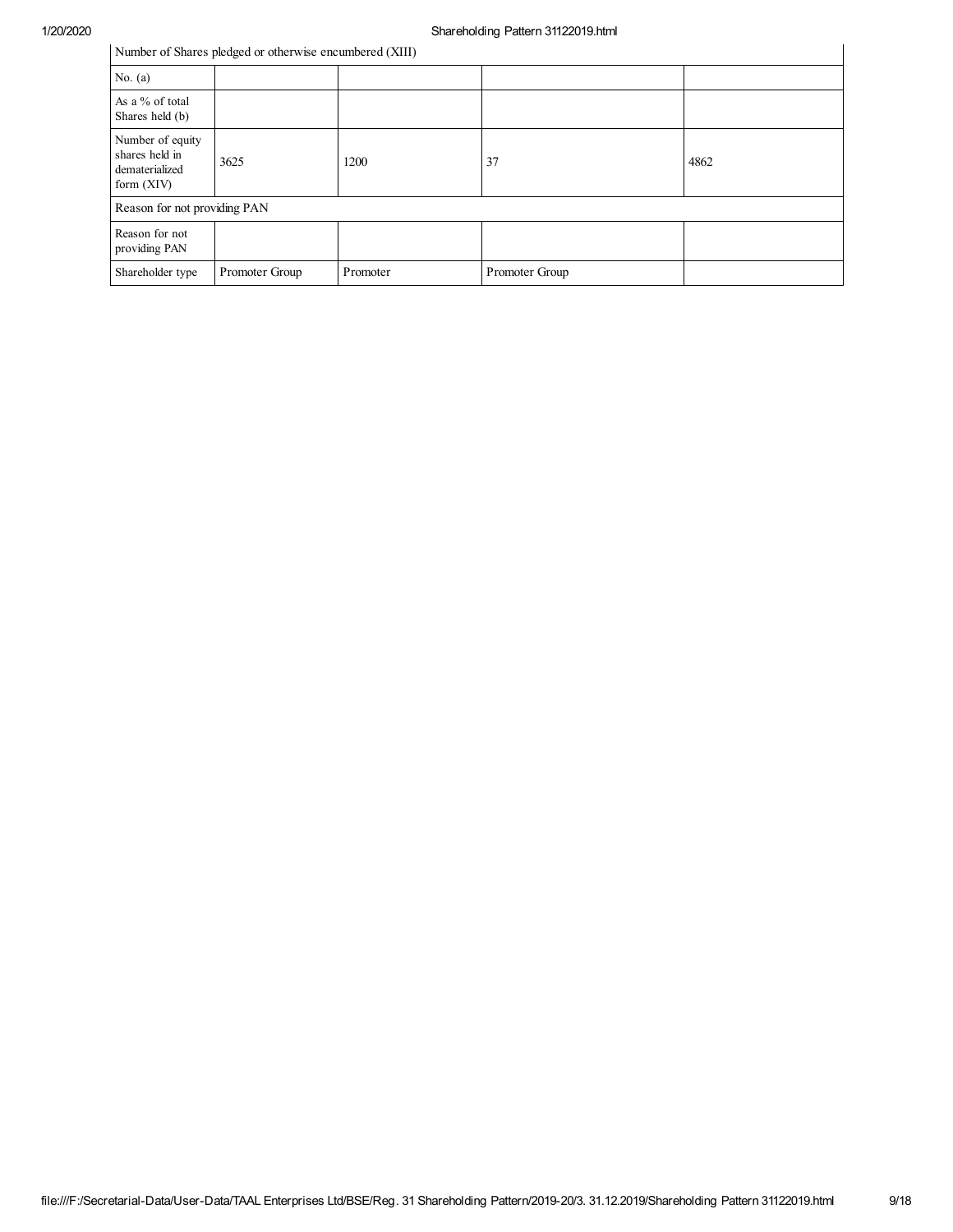| Any Other (specify)                                                                                                                                                                     |                                                               |                                        |                                    |                          |  |  |
|-----------------------------------------------------------------------------------------------------------------------------------------------------------------------------------------|---------------------------------------------------------------|----------------------------------------|------------------------------------|--------------------------|--|--|
| Searial No.                                                                                                                                                                             | $\mathbf{1}$                                                  | $\sqrt{2}$                             | $\overline{\mathbf{3}}$            |                          |  |  |
| Category                                                                                                                                                                                | <b>Bodies Corporate</b>                                       | <b>Bodies Corporate</b>                | <b>Bodies Corporate</b>            | Click here to go<br>back |  |  |
| Name of the<br>Shareholders (I)                                                                                                                                                         | Vishkul Enterprises Private<br>Ltd                            | Lighto Technologies Private<br>Limited | Indian Seamless Enterprises<br>Ltd |                          |  |  |
| PAN (II)                                                                                                                                                                                | AAACV7022J                                                    | AAECP4325J                             | AAACI3891C                         | Total                    |  |  |
| No. of the<br>Shareholders (I)                                                                                                                                                          | $\mathbf{1}$                                                  | 1                                      | $\mathbf{1}$                       | $\mathfrak{Z}$           |  |  |
| No. of fully paid<br>up equity shares<br>held (IV)                                                                                                                                      | 1581297                                                       | 5714                                   | 577                                | 1587588                  |  |  |
| No. Of Partly paid-<br>up equity shares<br>held (V)                                                                                                                                     |                                                               |                                        |                                    |                          |  |  |
| No. Of shares<br>underlying<br>Depository<br>Receipts (VI)                                                                                                                              |                                                               |                                        |                                    |                          |  |  |
| Total nos. shares<br>held $(VII) = (IV) +$<br>$(V)$ + $(VI)$                                                                                                                            | 1581297                                                       | 5714                                   | 577                                | 1587588                  |  |  |
| Shareholding as a<br>% of total no. of<br>shares (calculated<br>as per SCRR,<br>1957) (VIII) As a<br>% of $(A+B+C2)$                                                                    | 50.74                                                         | 0.18                                   | 0.02                               | 50.94                    |  |  |
|                                                                                                                                                                                         | Number of Voting Rights held in each class of securities (IX) |                                        |                                    |                          |  |  |
| Class eg: X                                                                                                                                                                             | 1581297                                                       | 5714                                   | 577                                | 1587588                  |  |  |
| Class eg:y                                                                                                                                                                              |                                                               |                                        |                                    |                          |  |  |
| Total                                                                                                                                                                                   | 1581297                                                       | 5714                                   | 577                                | 1587588                  |  |  |
| Total as a % of<br>Total Voting rights                                                                                                                                                  | 50.74                                                         | 0.18                                   | 0.02                               | 50.94                    |  |  |
| No. Of Shares<br>Underlying<br>Outstanding<br>convertible<br>securities (X)                                                                                                             |                                                               |                                        |                                    |                          |  |  |
| No. of Shares<br>Underlying<br>Outstanding<br>Warrants (Xi)                                                                                                                             |                                                               |                                        |                                    |                          |  |  |
| No. Of Shares<br>Underlying<br>Outstanding<br>convertible<br>securities and No.<br>Of Warrants (Xi)<br>(a)                                                                              |                                                               |                                        |                                    |                          |  |  |
| Shareholding, as a<br>% assuming full<br>conversion of<br>convertible<br>securities (as a<br>percentage of<br>diluted share<br>capital) $(XI)$ =<br>$(VII)+(X)$ As a %<br>of $(A+B+C2)$ | 50.74                                                         | 0.18                                   | 0.02                               | 50.94                    |  |  |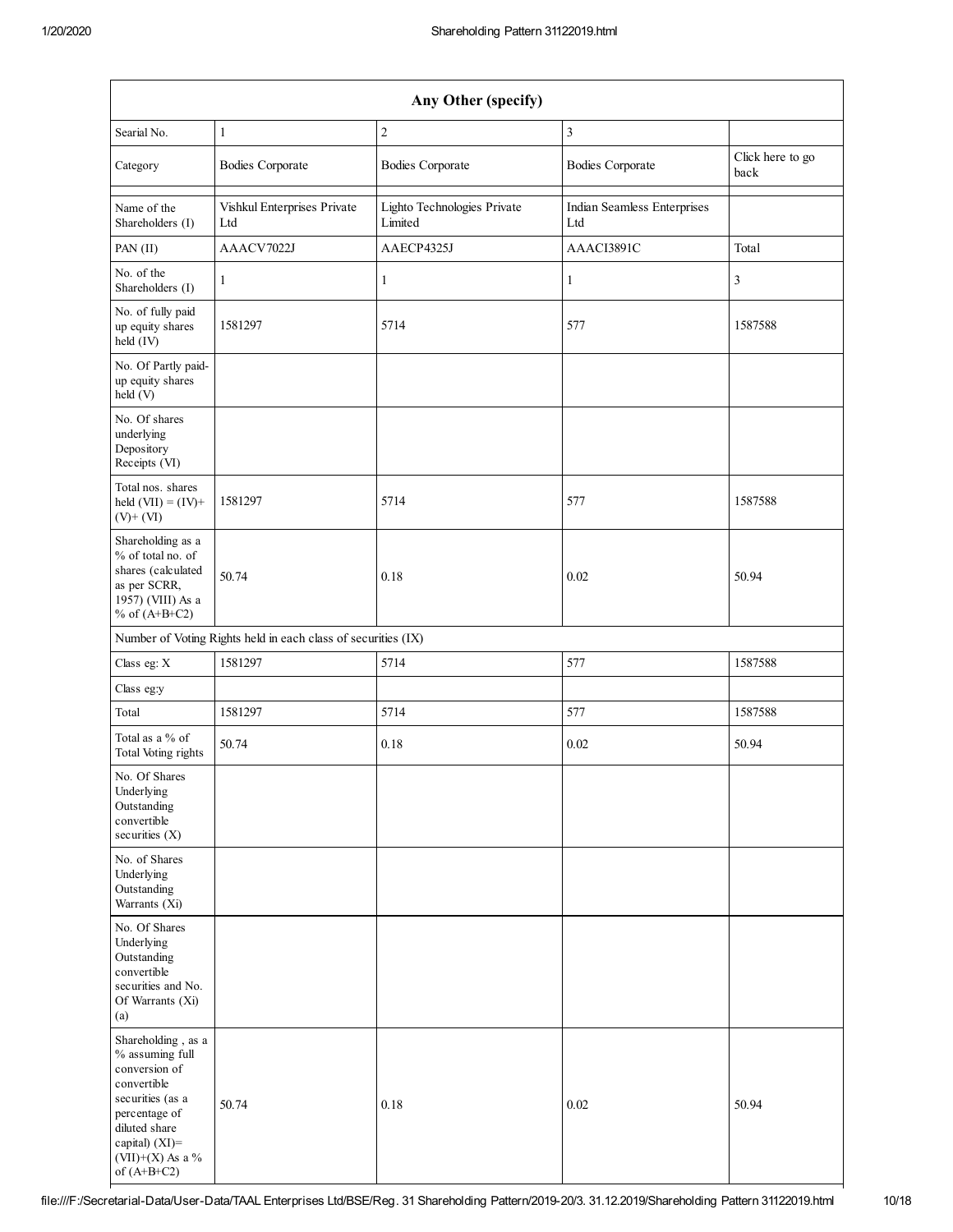| Number of Locked in shares (XII)                                   |                                                         |                |                |         |
|--------------------------------------------------------------------|---------------------------------------------------------|----------------|----------------|---------|
| No. $(a)$                                                          |                                                         |                |                |         |
| As a % of total<br>Shares held (b)                                 |                                                         |                |                |         |
|                                                                    | Number of Shares pledged or otherwise encumbered (XIII) |                |                |         |
| No. $(a)$                                                          |                                                         |                |                |         |
| As a % of total<br>Shares held (b)                                 |                                                         |                |                |         |
| Number of equity<br>shares held in<br>dematerialized<br>form (XIV) | 1581297                                                 | 5714           | 577            | 1587588 |
| Reason for not providing PAN                                       |                                                         |                |                |         |
| Reason for not<br>providing PAN                                    |                                                         |                |                |         |
| Shareholder type                                                   | Promoter                                                | Promoter Group | Promoter Group |         |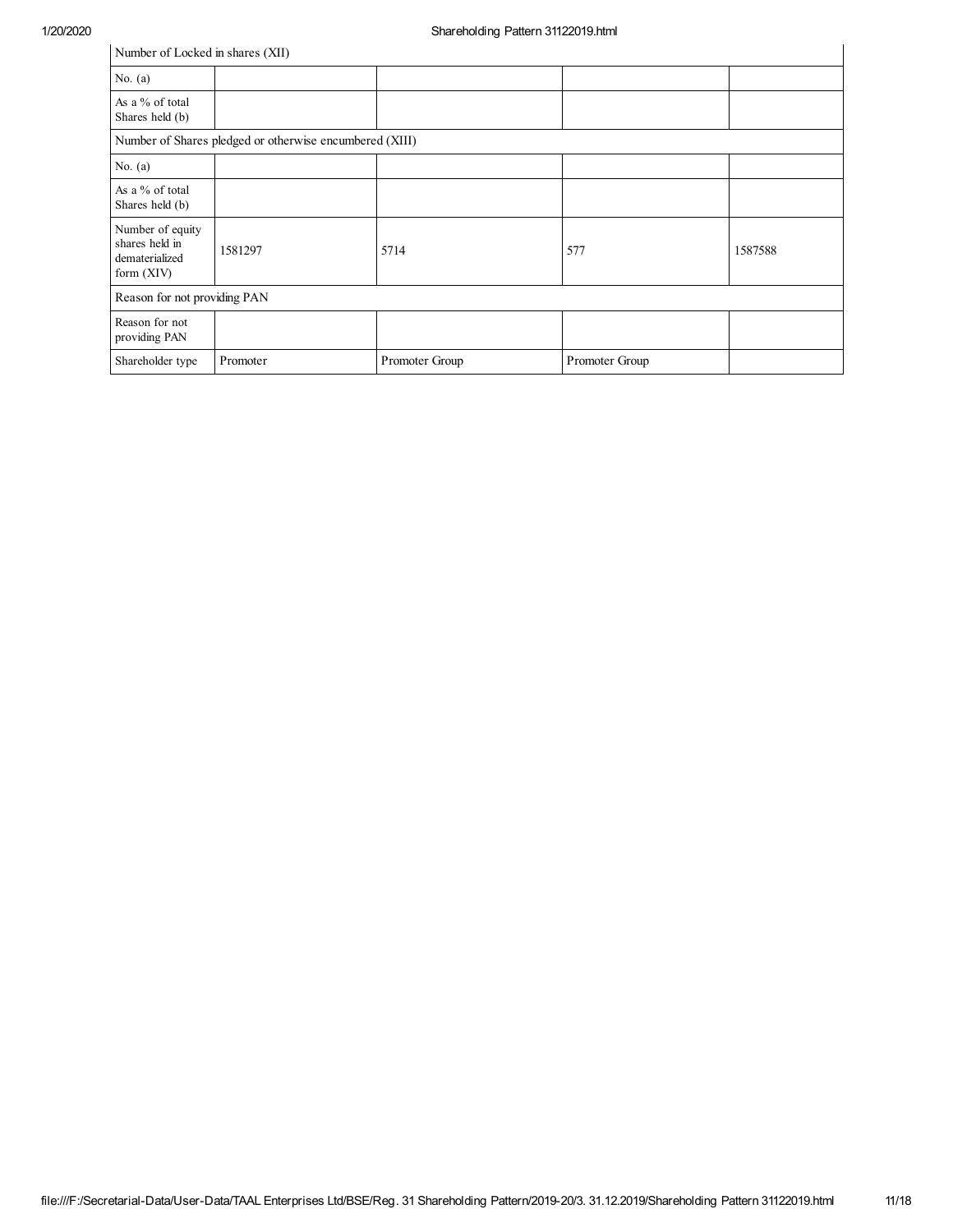| Any Other (specify)                                                                                                                                                                  |                                                               |                       |  |  |  |  |
|--------------------------------------------------------------------------------------------------------------------------------------------------------------------------------------|---------------------------------------------------------------|-----------------------|--|--|--|--|
| Searial No.                                                                                                                                                                          | $\mathbf{1}$                                                  |                       |  |  |  |  |
| Category                                                                                                                                                                             | Other                                                         |                       |  |  |  |  |
| Category / More<br>than 1 percentage                                                                                                                                                 | Category                                                      | Click here to go back |  |  |  |  |
| Name of the<br>Shareholders (I)                                                                                                                                                      | Foreign Bank                                                  |                       |  |  |  |  |
| PAN (II)                                                                                                                                                                             |                                                               | Total                 |  |  |  |  |
| No. of the<br>Shareholders (I)                                                                                                                                                       | $\mathbf{1}$                                                  | 1                     |  |  |  |  |
| No. of fully paid<br>up equity shares<br>held (IV)                                                                                                                                   | 12                                                            | 12                    |  |  |  |  |
| No. Of Partly paid-<br>up equity shares<br>held (V)                                                                                                                                  |                                                               |                       |  |  |  |  |
| No. Of shares<br>underlying<br>Depository<br>Receipts (VI)                                                                                                                           |                                                               |                       |  |  |  |  |
| Total nos. shares<br>held $(VII) = (IV) +$<br>$(V)$ + $(VI)$                                                                                                                         | 12                                                            | 12                    |  |  |  |  |
| Shareholding as a<br>% of total no. of<br>shares (calculated<br>as per SCRR,<br>1957) (VIII) As a<br>% of $(A+B+C2)$                                                                 | $\boldsymbol{0}$                                              | $\boldsymbol{0}$      |  |  |  |  |
|                                                                                                                                                                                      | Number of Voting Rights held in each class of securities (IX) |                       |  |  |  |  |
| Class eg: $\mathbf X$                                                                                                                                                                | $12\,$                                                        | $12 \,$               |  |  |  |  |
| Class eg:y                                                                                                                                                                           |                                                               |                       |  |  |  |  |
| Total                                                                                                                                                                                | $12\,$                                                        | $12 \,$               |  |  |  |  |
| Total as a % of<br>Total Voting rights                                                                                                                                               | $\mathbf{0}$                                                  | $\boldsymbol{0}$      |  |  |  |  |
| No. Of Shares<br>Underlying<br>Outstanding<br>convertible<br>securities (X)                                                                                                          |                                                               |                       |  |  |  |  |
| No. of Shares<br>Underlying<br>Outstanding<br>Warrants (Xi)                                                                                                                          |                                                               |                       |  |  |  |  |
| No. Of Shares<br>Underlying<br>Outstanding<br>convertible<br>securities and<br>Warrants (X)                                                                                          |                                                               |                       |  |  |  |  |
| Shareholding, as a<br>% assuming full<br>conversion of<br>convertible<br>securities (as a<br>percentage of<br>diluted share<br>capital) (XI)=<br>$(VII)+(X)$ As a %<br>of $(A+B+C2)$ | $\boldsymbol{0}$                                              | $\boldsymbol{0}$      |  |  |  |  |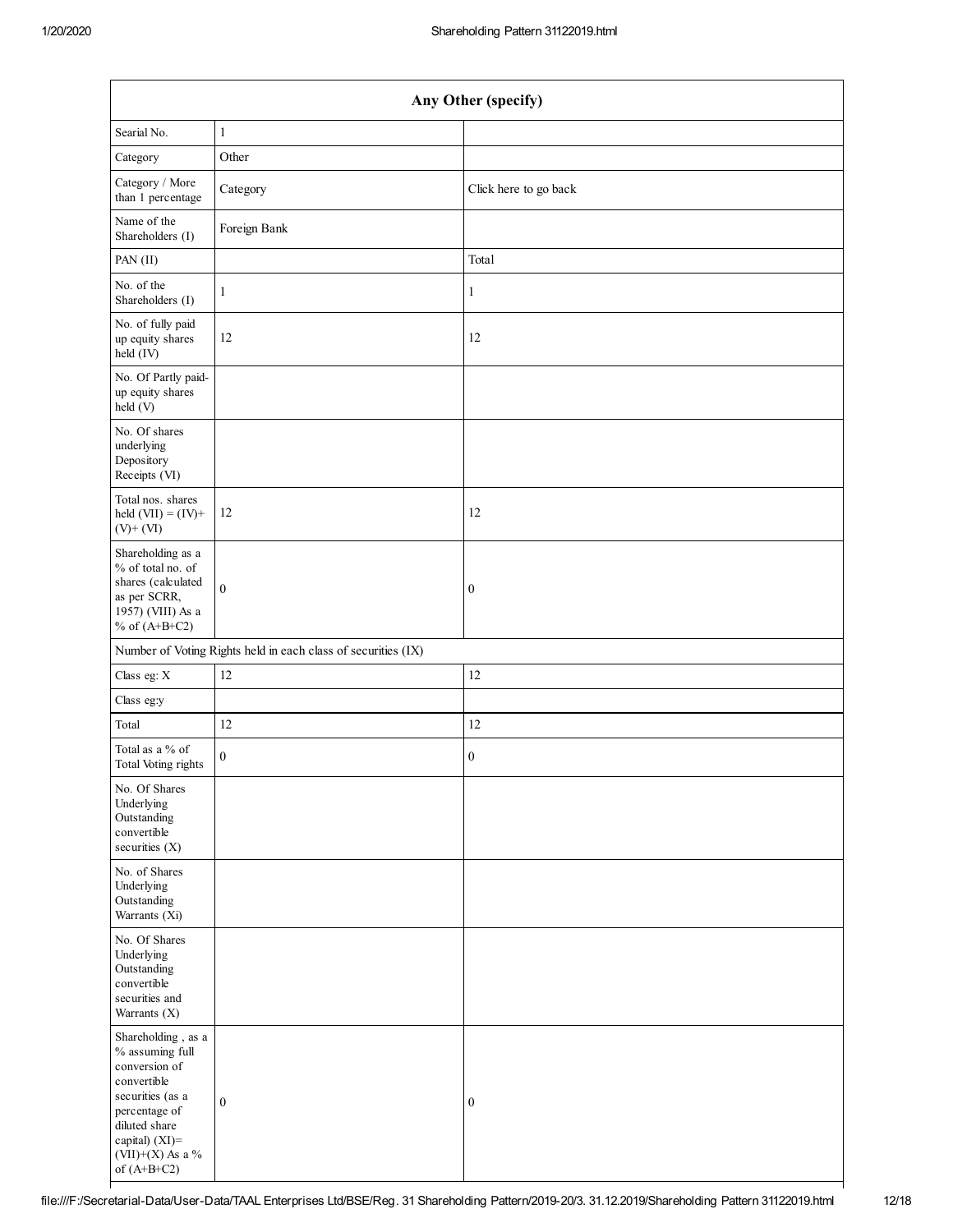|  |  | Number of Locked in shares (XII) |
|--|--|----------------------------------|
|--|--|----------------------------------|

| Number of Locked in shares (XII)                                     |                |              |  |  |  |  |  |  |
|----------------------------------------------------------------------|----------------|--------------|--|--|--|--|--|--|
| No. $(a)$                                                            |                |              |  |  |  |  |  |  |
| As a % of total<br>Shares held (b)                                   |                |              |  |  |  |  |  |  |
| Number of equity<br>shares held in<br>dematerialized<br>form $(XIV)$ | $\overline{0}$ | $\mathbf{0}$ |  |  |  |  |  |  |
| Reason for not providing PAN                                         |                |              |  |  |  |  |  |  |
| Reason for not<br>providing PAN                                      |                |              |  |  |  |  |  |  |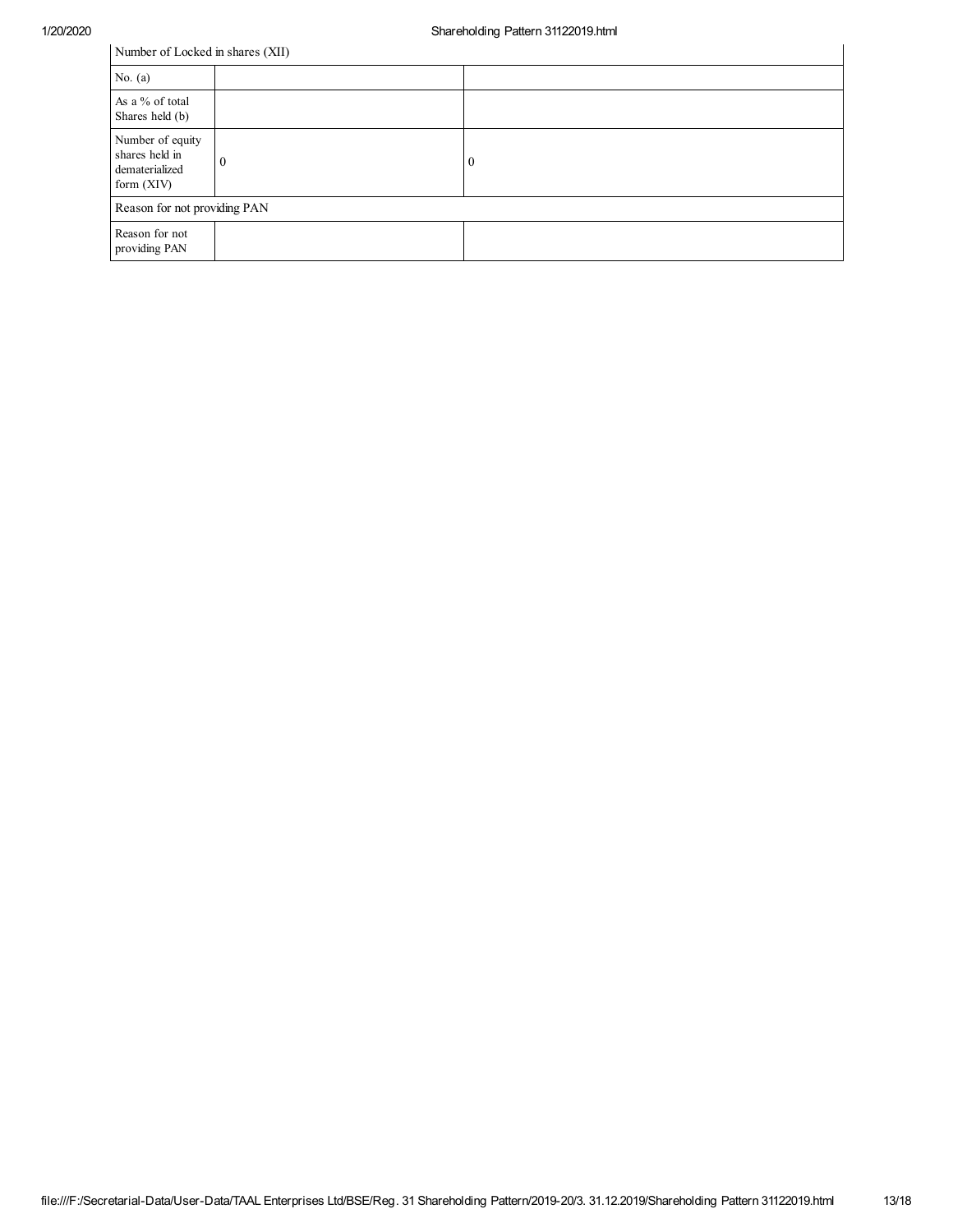| Individuals - ii. Individual shareholders holding nominal share capital in excess of Rs. 2 lakhs.                                                                                               |                                                               |                              |               |                       |  |  |  |  |  |  |
|-------------------------------------------------------------------------------------------------------------------------------------------------------------------------------------------------|---------------------------------------------------------------|------------------------------|---------------|-----------------------|--|--|--|--|--|--|
| Searial No.                                                                                                                                                                                     | $\mathbf{1}$                                                  | $\boldsymbol{2}$             | 3             |                       |  |  |  |  |  |  |
| Name of the<br>Shareholders (I)                                                                                                                                                                 | Dheeraj Kumar Lohia                                           | Mukul Mahavir Prasad Agrawal | Naveen Bothra | Click here to go back |  |  |  |  |  |  |
| PAN (II)                                                                                                                                                                                        | AHCPK2417L                                                    | AAFPA4859G                   | ACQPB0810M    | Total                 |  |  |  |  |  |  |
| No. of fully paid<br>up equity shares<br>held (IV)                                                                                                                                              | 58061                                                         | 114119                       | 76800         | 248980                |  |  |  |  |  |  |
| No. Of Partly paid-<br>up equity shares<br>held (V)                                                                                                                                             |                                                               |                              |               |                       |  |  |  |  |  |  |
| No. Of shares<br>underlying<br>Depository<br>Receipts (VI)                                                                                                                                      |                                                               |                              |               |                       |  |  |  |  |  |  |
| Total nos. shares<br>held $(VII) = (IV) +$<br>$(V)$ + $(VI)$                                                                                                                                    | 58061                                                         | 114119                       | 76800         | 248980                |  |  |  |  |  |  |
| Shareholding as a<br>% of total no. of<br>shares (calculated<br>as per SCRR,<br>1957) (VIII) As a<br>% of $(A+B+C2)$                                                                            | 1.86                                                          | 3.66                         | 2.46          | 7.99                  |  |  |  |  |  |  |
|                                                                                                                                                                                                 | Number of Voting Rights held in each class of securities (IX) |                              |               |                       |  |  |  |  |  |  |
| Class eg: X                                                                                                                                                                                     | 58061                                                         | 114119                       | 76800         | 248980                |  |  |  |  |  |  |
| Class eg:y                                                                                                                                                                                      |                                                               |                              |               |                       |  |  |  |  |  |  |
| Total                                                                                                                                                                                           | 58061                                                         | 114119                       | 76800         | 248980                |  |  |  |  |  |  |
| Total as a % of<br>Total Voting rights                                                                                                                                                          | 1.86                                                          | 3.66                         | 2.46          | 7.99                  |  |  |  |  |  |  |
| No. Of Shares<br>Underlying<br>Outstanding<br>convertible<br>securities (X)                                                                                                                     |                                                               |                              |               |                       |  |  |  |  |  |  |
| No. of Shares<br>Underlying<br>Outstanding<br>Warrants (Xi)                                                                                                                                     |                                                               |                              |               |                       |  |  |  |  |  |  |
| No. Of Shares<br>Underlying<br>Outstanding<br>convertible<br>securities and No.<br>Of Warrants (Xi)<br>(a)                                                                                      |                                                               |                              |               |                       |  |  |  |  |  |  |
| Shareholding, as a<br>% assuming full<br>conversion of<br>convertible<br>securities (as a<br>1.86<br>percentage of<br>diluted share<br>capital) $(XI)$ =<br>$(VII)+(X)$ As a %<br>of $(A+B+C2)$ |                                                               | 3.66                         | 2.46          | 7.99                  |  |  |  |  |  |  |
| Number of Locked in shares (XII)                                                                                                                                                                |                                                               |                              |               |                       |  |  |  |  |  |  |
| No. $(a)$                                                                                                                                                                                       |                                                               |                              |               |                       |  |  |  |  |  |  |
| As a % of total<br>Shares held (b)                                                                                                                                                              |                                                               |                              |               |                       |  |  |  |  |  |  |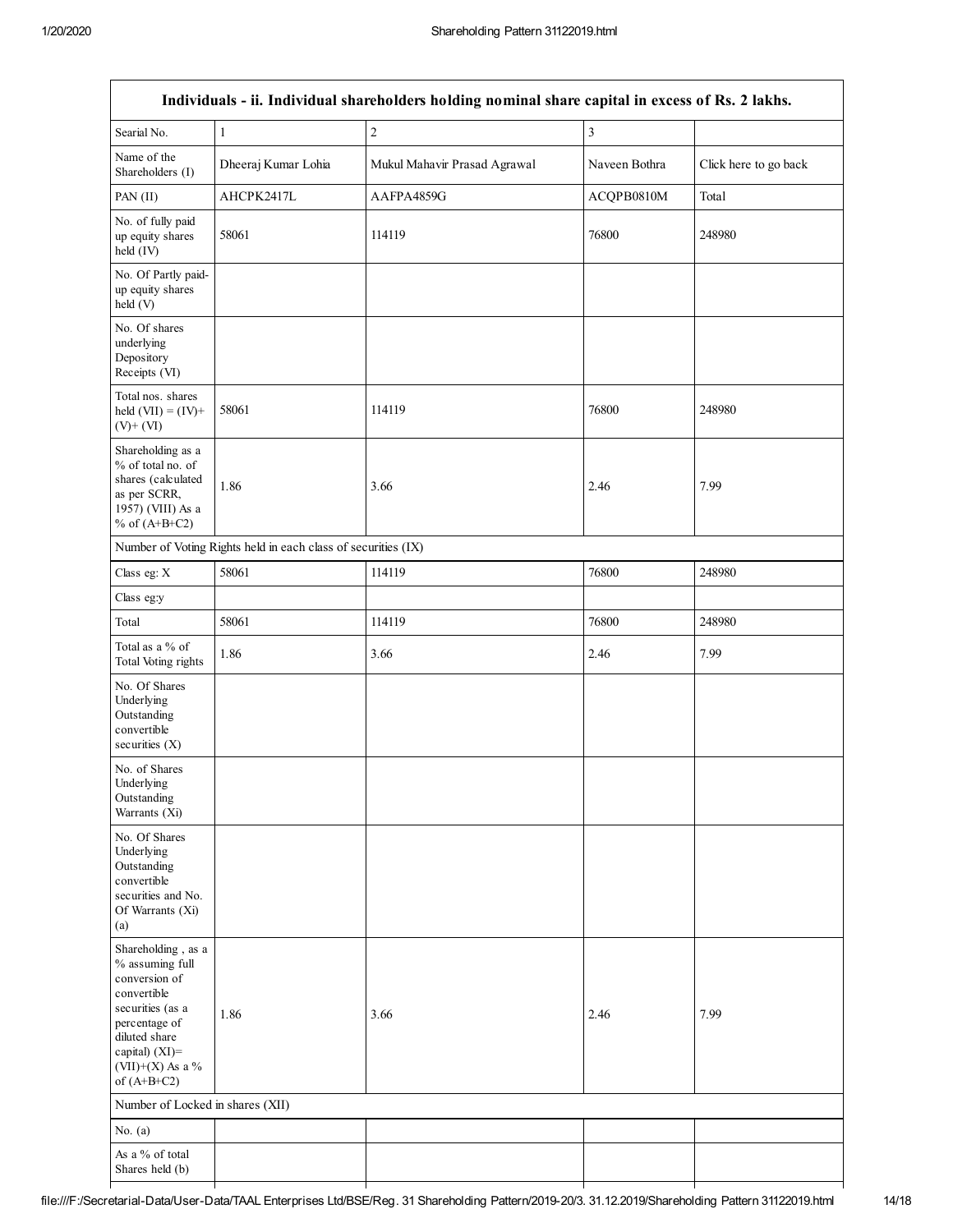## 1/20/2020 Shareholding Pattern 31122019.html

| Number of equity<br>shares held in<br>dematerialized<br>form $(XIV)$ | 58061 | 114119 | 76800 | 248980 |  |  |  |  |
|----------------------------------------------------------------------|-------|--------|-------|--------|--|--|--|--|
| Reason for not providing PAN                                         |       |        |       |        |  |  |  |  |
| Reason for not<br>providing PAN                                      |       |        |       |        |  |  |  |  |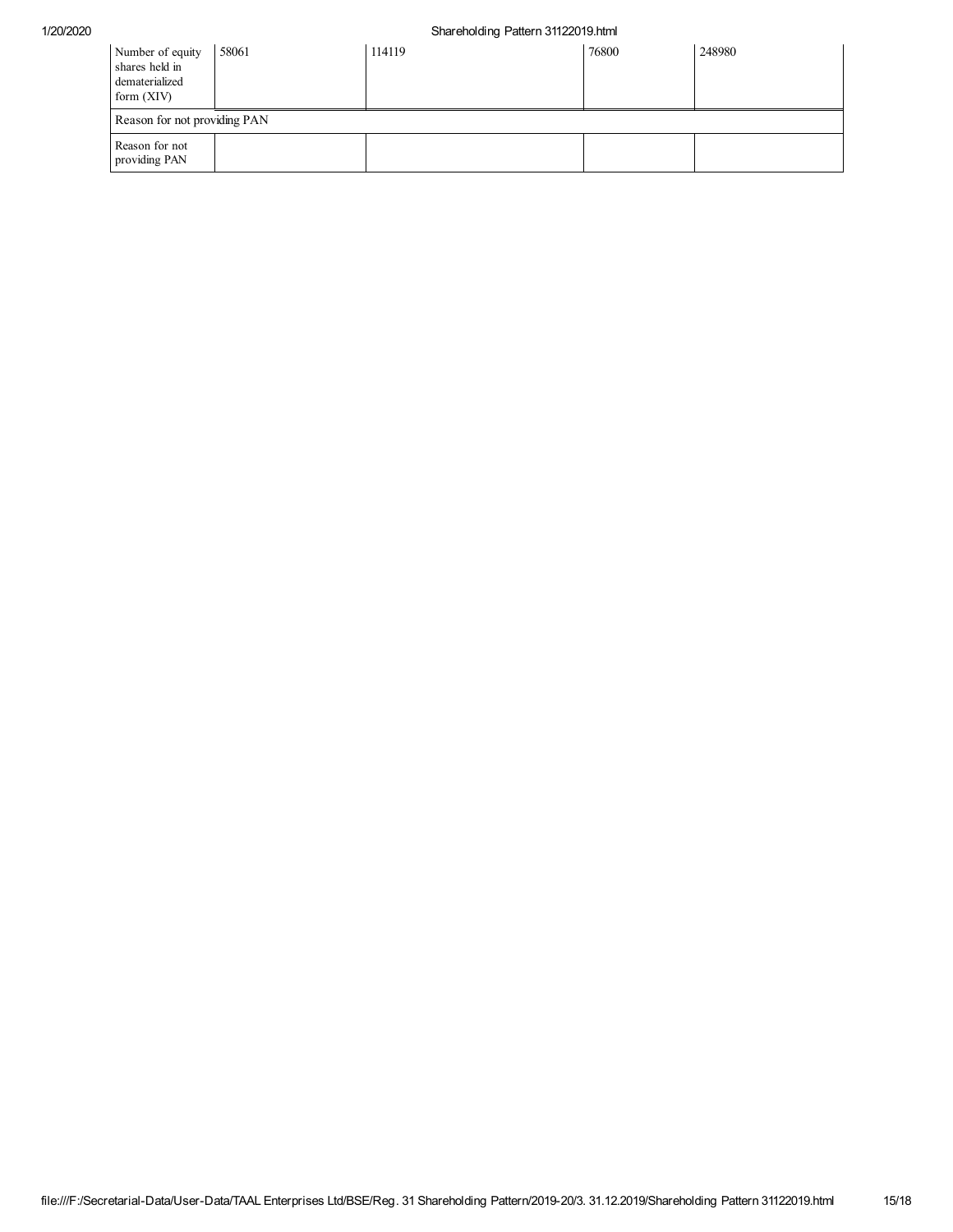| Any Other (specify)                                                                                                                           |                                                               |            |                              |                     |                            |                          |  |  |  |  |
|-----------------------------------------------------------------------------------------------------------------------------------------------|---------------------------------------------------------------|------------|------------------------------|---------------------|----------------------------|--------------------------|--|--|--|--|
| Searial No.                                                                                                                                   | $\mathbf{1}$                                                  | $\sqrt{2}$ | $\mathfrak{Z}$               | $\overline{4}$      | 5                          |                          |  |  |  |  |
| Category                                                                                                                                      | <b>HUF</b>                                                    |            | Non-Resident Indian<br>(NRI) | Clearing<br>Members | <b>Bodies</b><br>Corporate |                          |  |  |  |  |
| Category / More<br>than 1 percentage                                                                                                          | More than 1 percentage of<br>shareholding                     | Category   | Category                     | Category            | Category                   |                          |  |  |  |  |
| Name of the<br>Shareholders (I)                                                                                                               | Naveen Bothra and Sons HUF                                    |            |                              |                     |                            | Click here to go<br>back |  |  |  |  |
| PAN (II)                                                                                                                                      | AADHN2758K                                                    |            |                              |                     |                            | Total                    |  |  |  |  |
| No. of the<br>Shareholders (I)                                                                                                                | 1                                                             | 205        | 75                           | 15                  | 123                        | 418                      |  |  |  |  |
| No. of fully paid<br>up equity shares<br>held (IV)                                                                                            | 101000                                                        | 180169     | 12724                        | 7796                | 121091                     | 321780                   |  |  |  |  |
| No. Of Partly paid-<br>up equity shares<br>held (V)                                                                                           |                                                               |            |                              |                     |                            |                          |  |  |  |  |
| No. Of shares<br>underlying<br>Depository<br>Receipts (VI)                                                                                    |                                                               |            |                              |                     |                            |                          |  |  |  |  |
| Total nos. shares<br>held $(VII) = (IV) +$<br>$(V)$ + $(VI)$                                                                                  | 101000                                                        | 180169     | 12724                        | 7796                | 121091                     | 321780                   |  |  |  |  |
| Shareholding as a<br>% of total no. of<br>shares (calculated<br>3.24<br>as per SCRR,<br>1957) (VIII) As a<br>% of $(A+B+C2)$                  |                                                               | 5.78       | 0.41                         | 0.25                | 3.89                       | 10.33                    |  |  |  |  |
|                                                                                                                                               | Number of Voting Rights held in each class of securities (IX) |            |                              |                     |                            |                          |  |  |  |  |
| Class eg: X                                                                                                                                   | 101000                                                        | 180169     | 12724                        | 7796                | 121091                     | 321780                   |  |  |  |  |
| Class eg:y                                                                                                                                    |                                                               |            |                              |                     |                            |                          |  |  |  |  |
| Total                                                                                                                                         | 101000                                                        | 180169     | 12724                        | 7796                | 121091                     | 321780                   |  |  |  |  |
| Total as a % of<br>Total Voting rights                                                                                                        | 3.24                                                          | 5.78       | 0.41                         | 0.25                | 3.89                       | 10.33                    |  |  |  |  |
| No. Of Shares<br>Underlying<br>Outstanding<br>convertible<br>securities $(X)$                                                                 |                                                               |            |                              |                     |                            |                          |  |  |  |  |
| No. of Shares<br>Underlying<br>Outstanding<br>Warrants (Xi)                                                                                   |                                                               |            |                              |                     |                            |                          |  |  |  |  |
| No. Of Shares<br>Underlying<br>Outstanding<br>convertible<br>securities and No.<br>Of Warrants (Xi)<br>(a)                                    |                                                               |            |                              |                     |                            |                          |  |  |  |  |
| Shareholding, as a<br>% assuming full<br>conversion of<br>convertible<br>securities (as a<br>percentage of<br>diluted share<br>capital) (XI)= | 3.24                                                          | 5.78       | 0.41                         | 0.25                | 3.89                       | 10.33                    |  |  |  |  |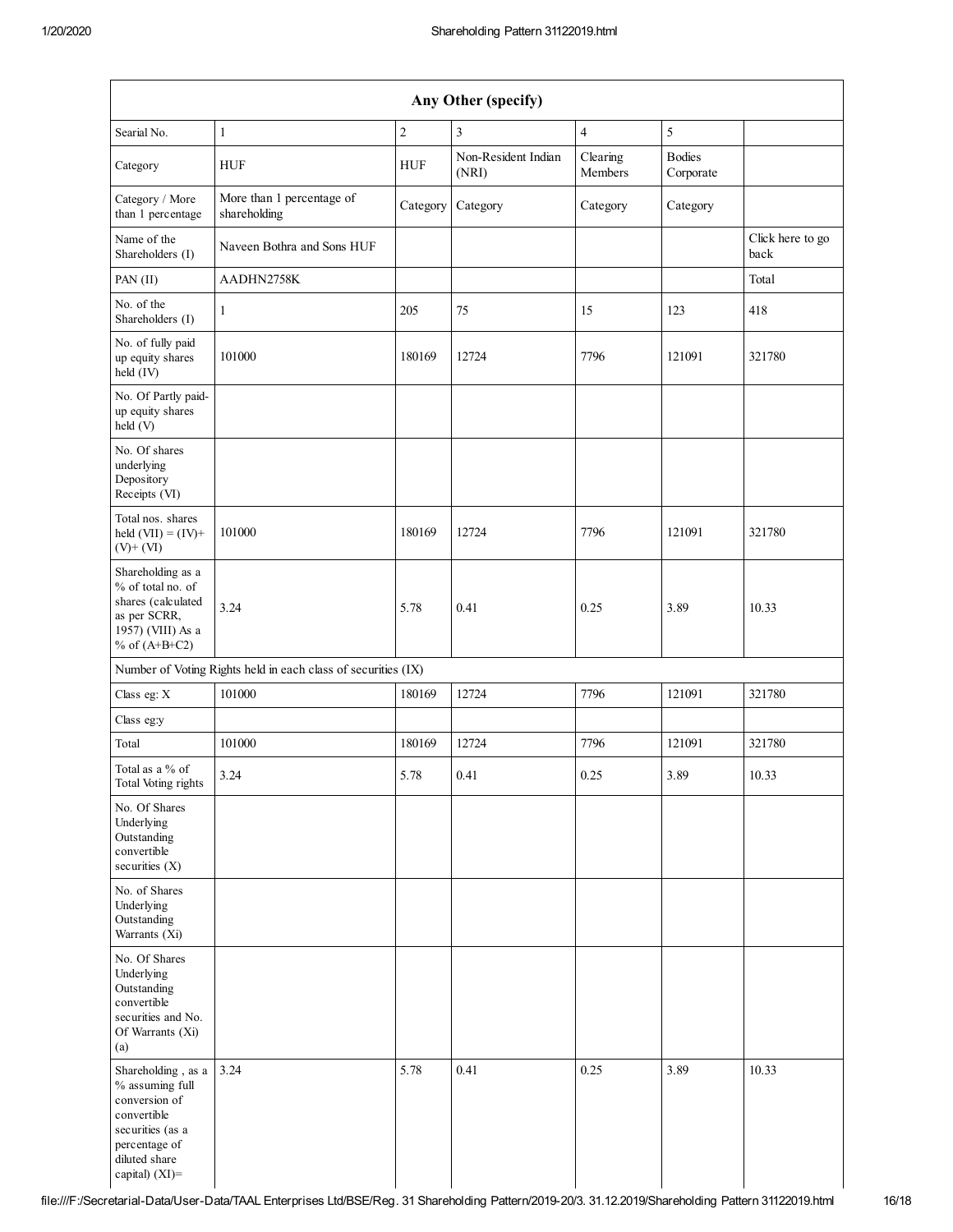## 1/20/2020 Shareholding Pattern 31122019.html

| (VII)+(X) As a $\%$<br>of $(A+B+C2)$                                 |        |        |       |      |        |        |  |  |  |
|----------------------------------------------------------------------|--------|--------|-------|------|--------|--------|--|--|--|
| Number of Locked in shares (XII)                                     |        |        |       |      |        |        |  |  |  |
| No. $(a)$                                                            |        |        |       |      |        |        |  |  |  |
| As a % of total<br>Shares held (b)                                   |        |        |       |      |        |        |  |  |  |
| Number of equity<br>shares held in<br>dematerialized<br>form $(XIV)$ | 101000 | 180169 | 12669 | 7796 | 108985 | 309619 |  |  |  |
| Reason for not providing PAN                                         |        |        |       |      |        |        |  |  |  |
| Reason for not<br>providing PAN                                      |        |        |       |      |        |        |  |  |  |